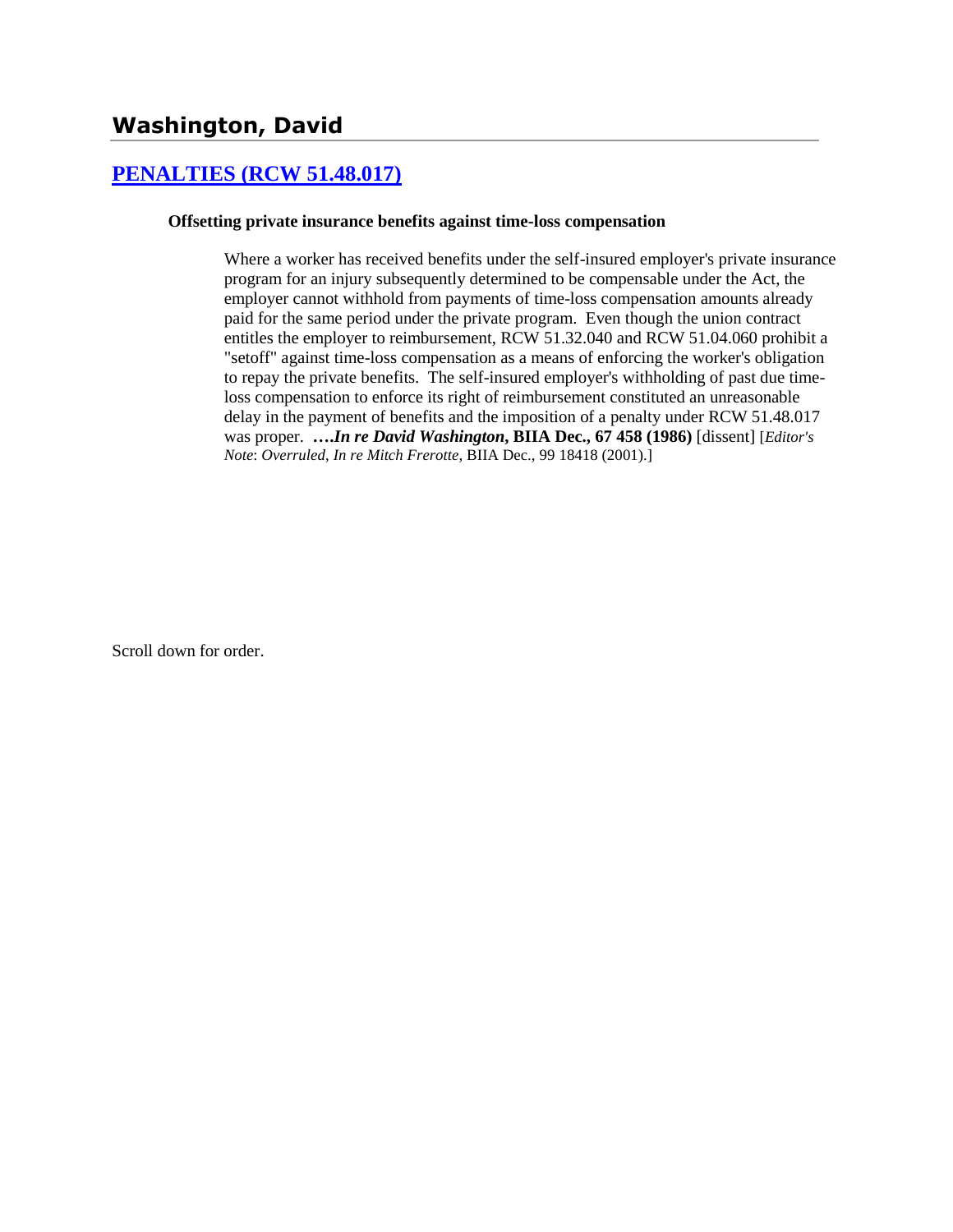## **BEFORE THE BOARD OF INDUSTRIAL INSURANCE APPEALS STATE OF WASHINGTON**

**)**

## **IN RE: DAVID WASHINGTON ) DOCKET NO. 67,458**

**CLAIM NO. S-301166 ) DECISION AND ORDER**

APPEARANCES:

Claimant, David Washington, by Stiley and Kodis, per Patrick K. Stiley

Employer, Kaiser Aluminum and Chemical Corporation, by Winston and Cashatt, per Michael J. Cronin

This is an appeal filed by the claimant on April 9, 1984 from a decision of the Department of Labor and Industries dated February 22, 1984 which declined to assess penalties against the self-insured employer, Kaiser Aluminum and Chemical Corporation, for alleged unreasonable delay of benefits, and expressed concern, but did not decide, that the manner in which benefits were paid to the claimant by the self-insured was not allowable according to the provisions of RCW 51.32.040. **REVERSED AND REMANDED**.

## **DECISION**

Pursuant to RCW 51.52.104 and RCW 51.52.106, this matter is before the Board for review and decision on a timely Petition for Review filed by the self-insured employer to a Proposed Decision and Order issued on August 13, 1985 in which the decision of the Department dated February 22, 1984 was reversed, and this claim remanded to the Department with direction to issue an order directing the self-insured employer to pay to the claimant the amount wrongfully withheld, and assessing a penalty against the self-insured employer in an additional amount equal to 25% of the delayed time-loss compensation pursuant to RCW 51.48.017.

The stipulated facts comprising the Board record show this appeal to have arisen because of the action of the Department of Labor and Industries declining to impose a penalty against Kaiser Aluminum and Chemical Corporation, a self-insured employer under the state's Industrial Insurance Act. David Washington, the claimant, brought the appeal in an effort to secure a penalty against Kaiser.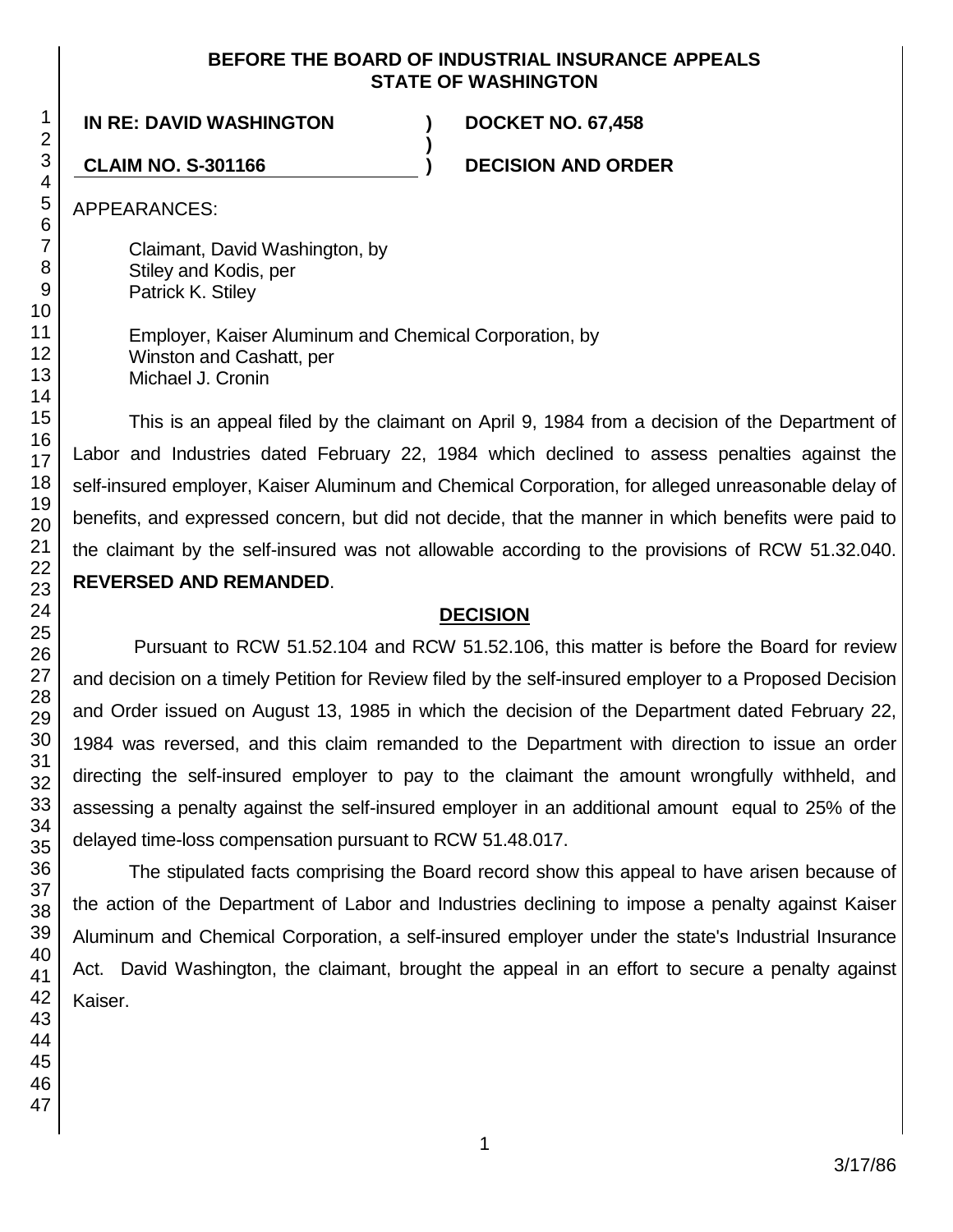On July 23, 1982, the Department had ordered Kaiser to pay Mr. Washington retroactive compensation of \$16,002.27 as a temporarily totally disabled worker under the Act from 4/27/80 to 10/26/81. Two months later Kaiser's workers' compensation service agent sent a draft for \$1,166.44 to Mr. Washington, through his attorney, and withheld the remaining \$14,835.83. The withheld amount was in reimbursement for benefits previously paid to Mr. Washington during the same period under Kaiser's non-occupational accident and sickness program. Pursuant to their union contract, that program required employees who received benefits thereunder to pay them back if their disability was subsequently found to be occupational in nature.

Mr. Washington disagreed with Kaiser's method of offsetting, and fourteen months later, on December 6, 1983, his attorney requested the Department to assess a penalty under RCW 51.48.017 for alleged unreasonable delay in payment of time-loss benefits. The Department's letter of February 22, 1984, from which the instant appeal was taken, was the administrative response to that request. The fact that the decision not to assess the penalty was communicated through a means more informal than an "order," i.e., a letter not containing "appeal rights" language, is inconsequential. That was the essence of this Board's order of November 14, 1984, remanding this case to the hearing process. We did not therein determine our scope of authority to grant the relief requested.

Initially, and as rightfully pointed out in the Proposed Decision and Order, this Board must determine its authority in questions of this nature. In its Petition for Review the employer maintains that where the Department, i.e., the Director, refuses to assess a penalty under RCW 51.48.017, the matter simply comes to an end. It argues that the decision not to assess a penalty is one which lies within the sole discretion of the director because only the affirmative decision to assess a penalty is required to be made in the form of an appealable order. We are not persuaded by this argument. RCW 51.52.050 permits an aggrieved party to appeal "any action" or "any decision relating to any phase of administration" of the act. This is broad language indeed. It may include discretionary acts, although our scope of review of such acts may be limited. We do not agree, however, that the failure of RCW 51.48.017 to specify the scope of review permitted from the refusal to assess a penalty requires the conclusion pressed by Kaiser that such refusal therefore is one of "sole" discretion. Moreover, the employer's reliance on State ex rel Bates v. Board of Industrial Insurance Appeals, 51 Wn. 2d. 125 (1957) and Department of Labor and Industries v. Cook, 44 Wn. 2d. 671 (1954) to support its position is misplaced. Those cases are not supportive of the proposition advanced in Kaiser's argument. There, the court was dealing with whether omission of a right of court appeal by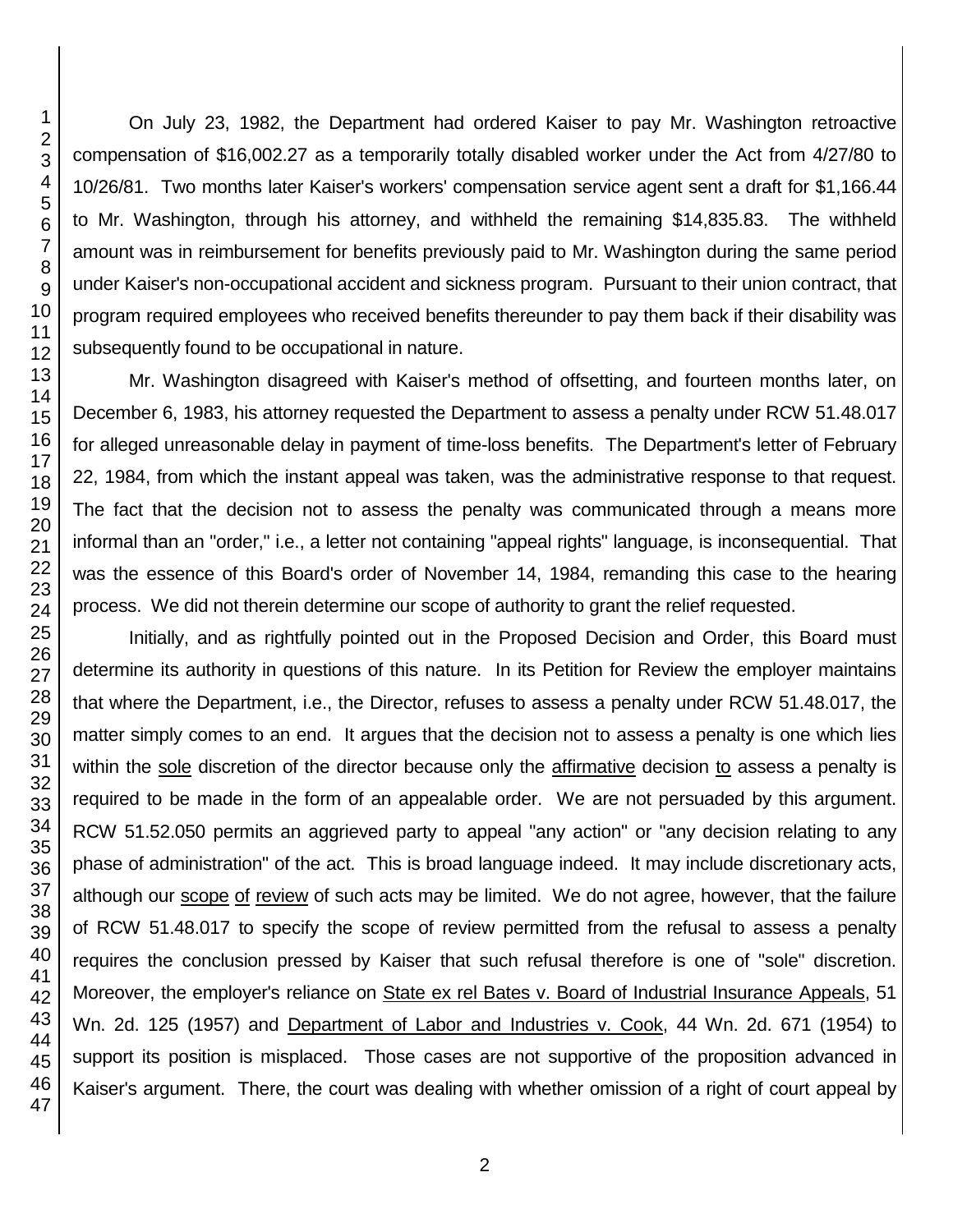the Department from this Board's orders was intentional by the legislature where it specifically provided for such appeal rights for others. In RCW 51.48.017 the legislature was not dealing with scope of review issues, but was setting forth a course of administrative action in the event of alleged unreasonable delay or refusal to pay benefits by a self-insurer. This lies squarely within "any action" or "any decision" on "any phase" of the Act's administration as contemplated under RCW 51.52.050.

Having found Mr. Washington's appeal from the decision of February 22, 1984 to be properly before us, we now turn to the scope of issues over which we can exercise jurisdiction. Kaiser's petition urges the Board to limit its inquiry to whether the Department abused its discretion in refusing to assess a penalty. It argues that the stipulated facts show no such abuse and that any inference made from such facts to find an unreasonable delay simply is unfounded.

We agree with Kaiser's argument insofar as the amount it actually paid, \$1,166.44, is concerned. The stipulated facts show a 66 day period between the date the Department ordered Kaiser to pay time-loss and the date of the draft paying a portion of that obligation. No reason is included in the stipulated facts to explain the delay. Unless it can be held as a matter of law that a 66-day delay should always trigger a penalty, then none should be ordered here, at least against the amount actually remitted to Mr. Washington. We do not so hold.

The possible penalty on the remaining \$14,835.83 is the real issue of the present dispute. The purpose of RCW 51.32.040 is to assure that benefits due an injured worker under the Act must first pass to that worker. Before anyone can make a claim against such proceeds, whether by execution, garnishment, attachment, assignment, or the like, those proceeds must first pass to that worker. Set-offs arising from the terms of union contracts, although not specifically mentioned by the statute, fall within the same genre of exemption as those specifically included. The right of Mr. Washington to receive industrial insurance payments directly without interference from creditors, is a benefit to which he is entitled and stands in this case as a burden to which Kaiser is subject. Under RCW 51.04.060, the employer cannot evade this burden in any fashion. The employer's right of restitution under its union contract may be valid, but its method of enforcement was not. In choosing to act unilaterally in the face of a legal obligation, and to set off its industrial insurance liability in an amount equal to a claim not reduced to judgment, Kaiser acted at its own peril.

We agree with the Proposed Decision and Order that Kaiser's withholding of funds as it did violated its duty under the Industrial Insurance Act. In that sense, it was unlawful and constituted an unreasonable delay in the payment of benefits. Consequently, a clear case is made for the application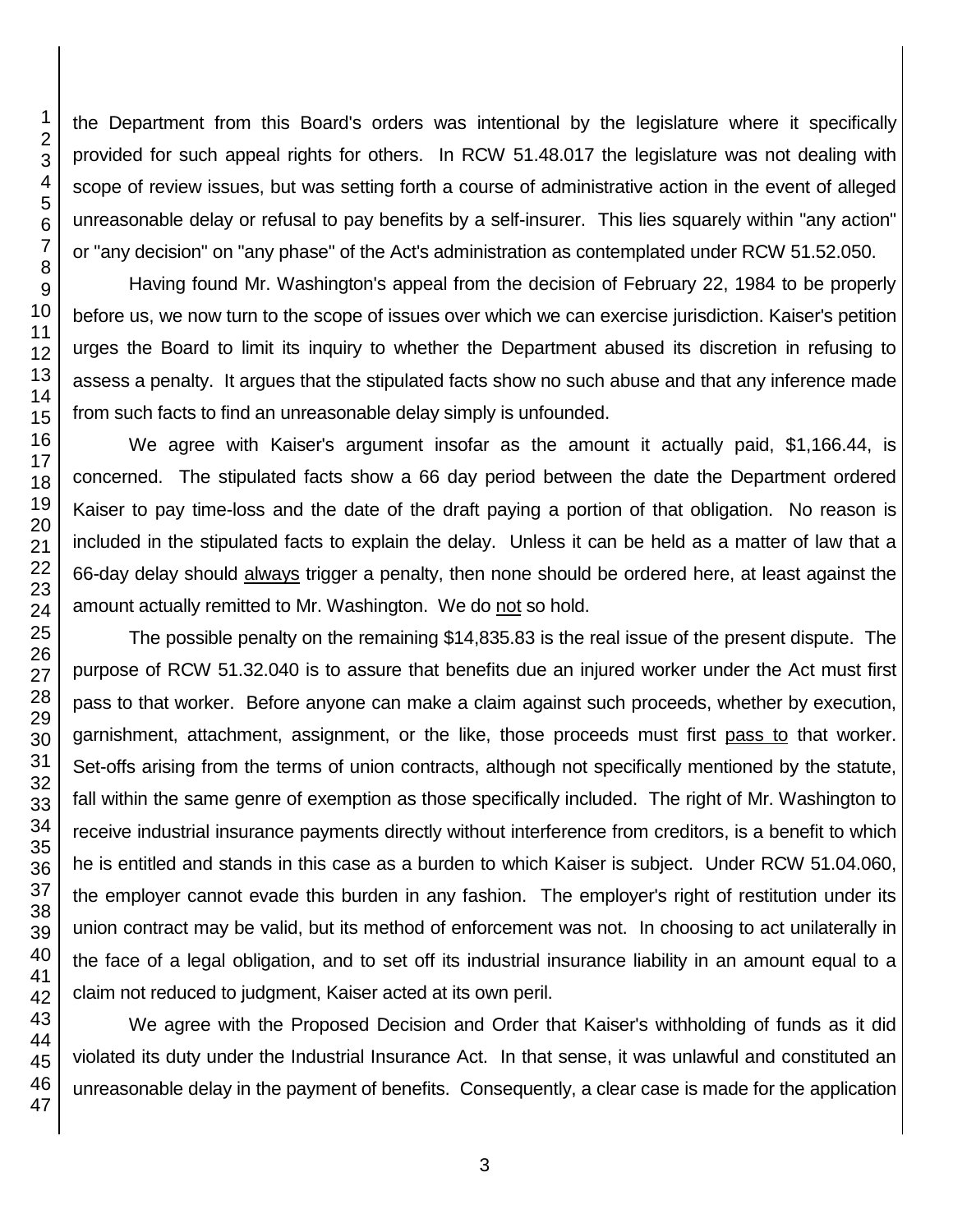of penalty provisions of RCW 51.48.017. Mr. Washington is entitled to receive 25% of the amount unreasonably delayed as a penalty against him employer.

As a final note, we are constrained to hold that the Proposed Decision and Order went beyond the issues before the Board in additionally directing the payment of the withheld amount. The issue before us is whether a penalty should have been assessed against Kaiser. The Department's order of July 23, 1982 required the self-insurer to pay. That order was not appealed and became res judicata sixty days after its communication to Kaiser. Parenthetically, we must add that had Kaiser exercised the foresight to appeal that order, we would not even be confronted with the instant appeal. Such an appeal would have provided reasonable grounds for the employer to delay issuance of any time-loss check and thereby have been insulated from possible penalty. Instead, Kaiser did nothing to clarify its liability and its chosen method of set-off, and it must now live with the consequences of that inaction. However, it would be inappropriate for this Board to further direct the payment of the amount withheld since the letter from which this appeal was taken made no decision on that specific obligation.

## **FINDINGS OF FACT**

Findings 1 through 5 of the Proposed Decision and Order are hereby adopted as this Board's final Findings 1 through 5. Finding 6 is hereby amended to read as follows, and we add our Finding 7:

- 6. The self-insured employer's action in withholding temporary total disability benefits in the amount of \$14,835.83 as a set-off against benefits previously paid to the claimant under a contractual, non-occupational disability program was violative of its statutory obligation to pay timely benefits under the Industrial Insurance Act and constituted unreasonable delay in the payment of those benefits to the claimant.
- 7. Payment by the self-insured employer of \$1,166.44 in September, 1982 in partial compliance with the Department's order of July 23, 1982 did not constitute an unreasonable delay in the paying of benefits.

# **CONCLUSIONS OF LAW**

Conclusion of Law No. 1 in the Proposed Decision and Order is hereby adopted as this Board's

Conclusion No. 1. Conclusion No. 2 and the Order are hereby stricken, and we substitute the

following:

46 47

2. The letter from the administrator of the self-insurance section of the Department of Labor and Industries dated February 22, 1984 communicating the Department's decision not to assess a penalty against the self-insured employer, constituted an incorrect determination in light of the statutory provisions of RCW 51.48.017, and this matter is remanded to the Department with direction to issue an order requiring the self-insured employer to pay to the claimant an amount equal to \$3,708.96 as a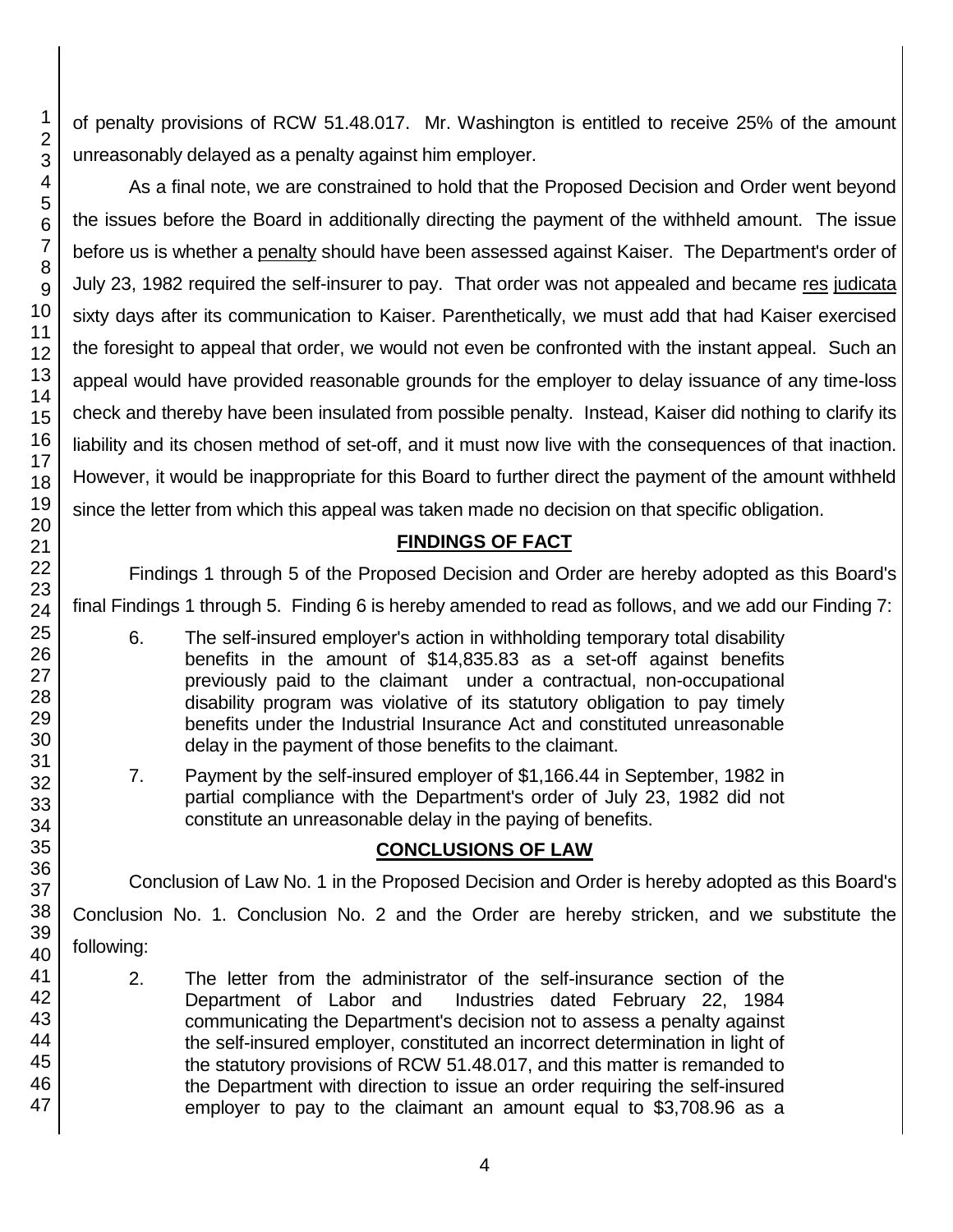penalty of 25% of the amount of time-loss compensation unreasonably delayed by the self-insured employer's action in this claim.

It is so ORDERED.

Dated this 17th day of March, 1986.

## BOARD OF INDUSTRIAL INSURANCE APPEALS

/s/  $\,$ GARY B. WIGGS Chairperson

/s/  $\,$ 

FRANK E. FENNERTY, JR. Member

### **DISSENTING OPINION**

I have no quarrel with the Board majority's discussion from the beginning of its Decision through page 4, line 24, as to the factual background of this case, and the Board's jurisdiction to hear an appeal from a Department decision refusing to assess a penalty. [In passing, I would note that this issue has now been rendered moot in any case by amendments to RCW 51.48.017 passed by the 1985 Legislature (1985, c. 347, ] 3), which make it clear that the Director's decision, whether it finds unreasonable delay and therefore assesses a penalty, or finds no unreasonable delay and therefore refuses to assess a penalty, shall be by a clearly appealable order under RCW 51.52.050].

Commencing with the discussion on a penalty for alleged unreasonable delay by reason of the employer's withholding of \$14,835.83 as reimbursement for its previously paid non-industrial disability benefits, I completely part company with the majority. I think the majority's decision simply does not look at the realities of the situation here.

There are no Washington appellate court decisions addressing RCW 51.48.017 or setting any guidelines or standards on unreasonableness. However, a very similar statute in California's workers' compensation law has been judicially interpreted, and I think the standards so set forth are quite appropriate here. In State Compensation Insurance Fund v. Workers' Compensation Appeals Board, 130 Cal. App. 3d 933, 938 (1982), the court held that a "satisfactory excuse for delay in payment of disability benefits is genuine doubt from a medical or legal standpoint as to liability for benefits." (Emphasis added) And in Gallamore v. Workers' Compensation Appeals Board, 23 Cal. 3d 815, 828 (1979), the court held: "In penalty cases the Board should proceed with a view toward achieving a fair balance between the right of the employee to prompt payment of compensation benefits, and the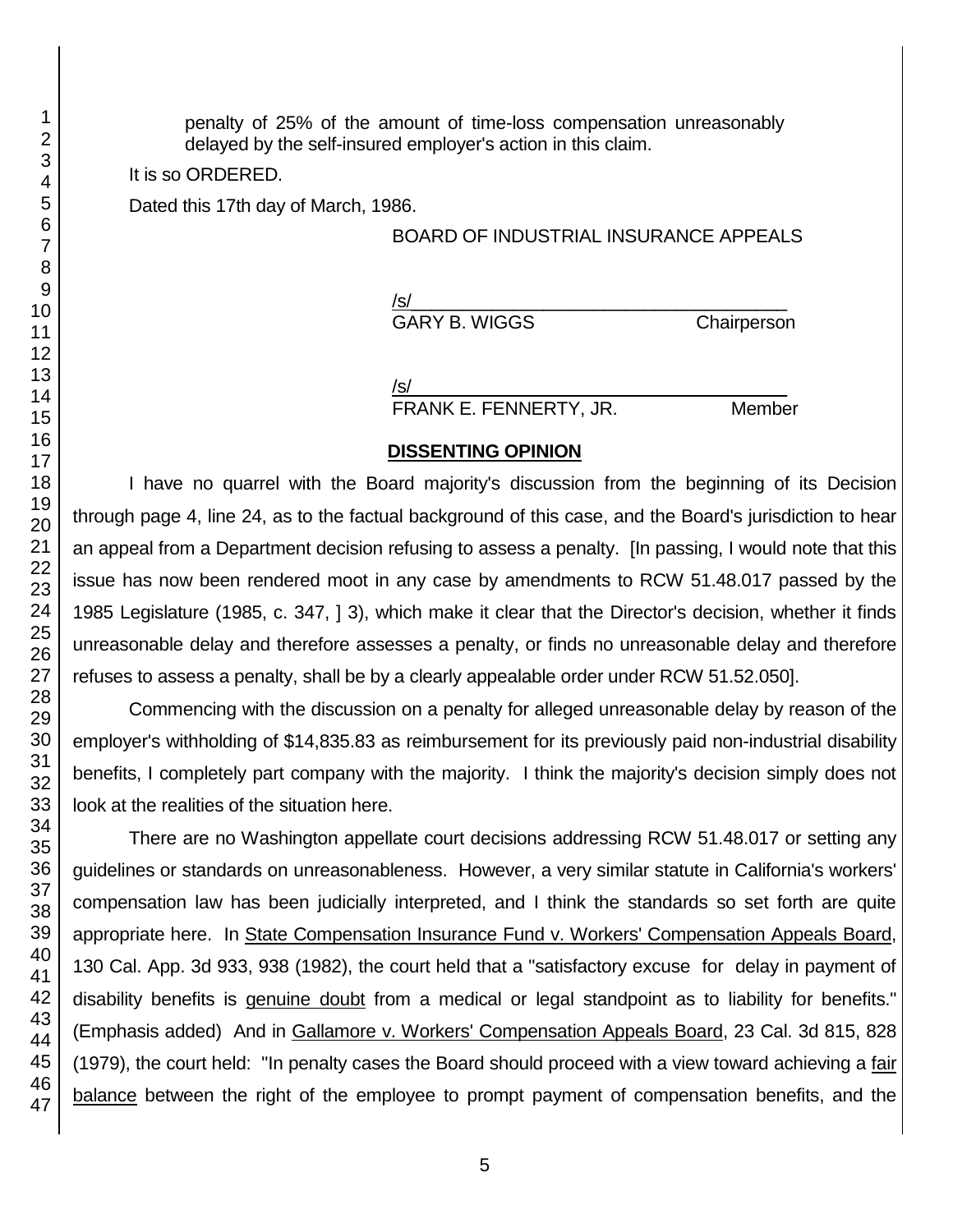avoidance of imposition upon the employer or carrier of harsh and unreasonable penalties." (Emphasis added). These, in my view, are very well articulated guidelines.

Under the stipulated facts here, was there genuine doubt on the employer's part as to liability for time-loss compensation under the Workers' Compensation Act for the period here in issue (April 27, 1980 through October 26, 1981)? Of course there was, because at the very beginning of that period, the claimant made a claim for non-industrial accident and sickness benefits, contending his disability was from a non-industrial back injury occurring on April 25, 1980. The employer agreed with the claimant's position, and proceeded to promptly and regularly pay to the claimant non-industrial disability benefits, at the rate of \$190.00 per week, for virtually the entire period in issue.

It was not until the Department finally issued its order of July 23, 1982, that it was determined that the non-industrial back injury constituted an aggravation of the claimant's April 4, 1979 industrial injury, and that time-loss compensation under the Act should be paid for the period in question. There is no explanation in the record as to when or why the claimant changed his position regarding the non-industrial nature of his disability during that period, or what administrative or investigative actions prompted the issuance of the Department's order of July 23, 1982. In any event, upon receipt thereof, the employer obviously still was entitled to have genuine doubt as to its correctness, and was not unreasonable in delaying compliance therewith during the 60-day statutory appeal period while considering the possibility of an appeal. Upon deciding to accept the Department's decision, Kaiser then promptly complied therewith on September 27, 1982 in a manner it deemed factually and legally proper.

At that point, what were the real practicalities of the situation? It was undisputed at that time that the claimant was entitled to \$16,002.27 in time-loss compensation for the period from April 27, to October 26, 1981. It is undisputed that he had in fact received from Kaiser during that period, in prompt and regular weekly payments, a total of \$14,835.83, albeit in the form of non-industrial disability benefits. The balance still owing to him, under the slightly higher rate of time-loss compensation, was \$1,166.44, which we all agree was paid to him in a prompt manner following the final determination that the disability period in question should be an obligation of industrial insurance. What difference does it make that the great majority of the industrial compensation to which he was eventually found to be entitled (almost 93% of it) had been paid to him already out of the employer's non-industrial benefit "pocket," and the balance (less than 7%) was paid out of the employer's industrial benefit "pocket." He in fact did timely receive all the money to which he was entitled.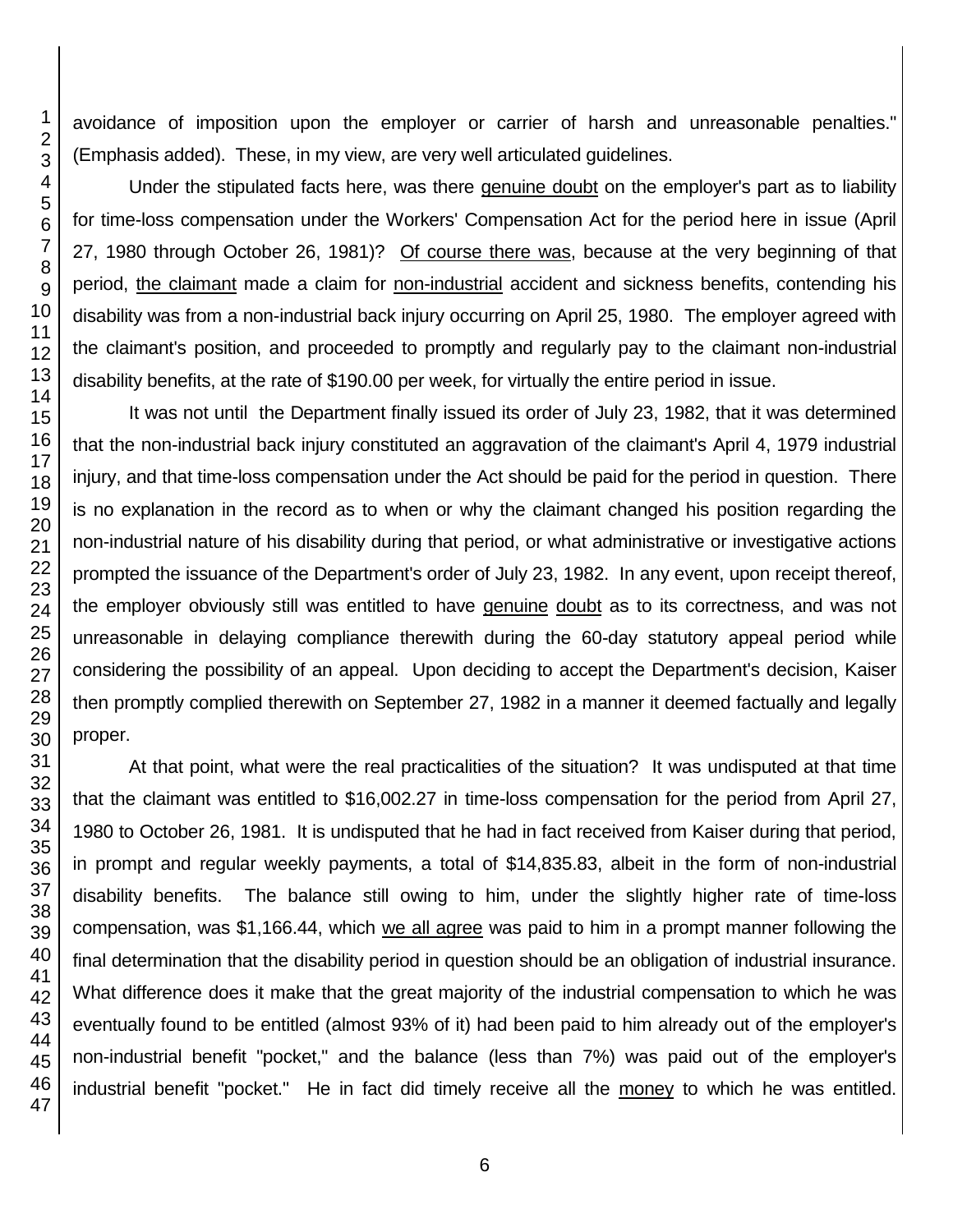Looking at the matter another way, since it was not determined until July 23, 1982 that the period in issue was under industrial, rather than non-industrial, coverage, the claimant had in effect received in advance almost 93% of the time-loss compensation determined to be due him.

The claimant had a contractual obligation under his union's contract with Kaiser, that in such a situation he "must make restitution . . . of the non-occupational sickness and accident benefits." Isn't it eminently reasonable that such obligation should be effectuated by the employer's recoupment of the non-occupational benefits it had paid by the withholding method used here? I believe so. In Nelson Company v. Goodrich, 159 Wash. 189, 194 (1930), our Court, speaking generally to the right of recoupment, stated it "means the keeping back or stopping something which is otherwise due, because the other party to the contract has violated some duty evolving upon him in the same transaction." It appears here that there is effectively one "transaction" with two parts, namely, payment by Kaiser to the claimant of non-industrial disability benefits during a period of inability to work which later was determined by Departmental decision to be industrial-injury related, followed by monetary adjustment, in view of that determination, both to make claimant whole under the Act and to enable the employer to recoup its non-industrial benefit payments under the employer-union labor contract.

But the majority says the employer cannot utilize the method used here for recouping its non-industrial benefit payments, because the provisions of RCW 51.32.040 prohibit such method. The majority says that the claimant under this statute must receive the full industrial insurance payment directly "without interference from creditors," and that Kaiser could not offset against its industrial insurance liability the amount of "a claim not reduced to judgment."

I do not believe that RCW 51.32.040 was ever intended to apply to the situation here. We are not talking about protecting the claimant's industrial insurance payments "from creditors," we are talking about making sure that he has received in hand the total monetary amount of time-loss compensation to which he was entitled for the 18-month period in question. Indubitably, he has so received the correct total amount. I think it is erroneous to categorize Kaiser as a "creditor" here. As the employer of the claimant, Kaiser had statutory and contractual obligations to pay benefits to claimant for the period of his inability to work, either because of non-industrial cause or because of industrial cause -- but it had no obligation to pay both benefits for the same period of time, and then have to resort to some further type of legal action to attempt to seek restitution of the non-industrial benefit payments. The majority here cited no judicial authority for concluding that RCW 51.32.040 is applicable to the situation here; and of course there is no such case law authority.